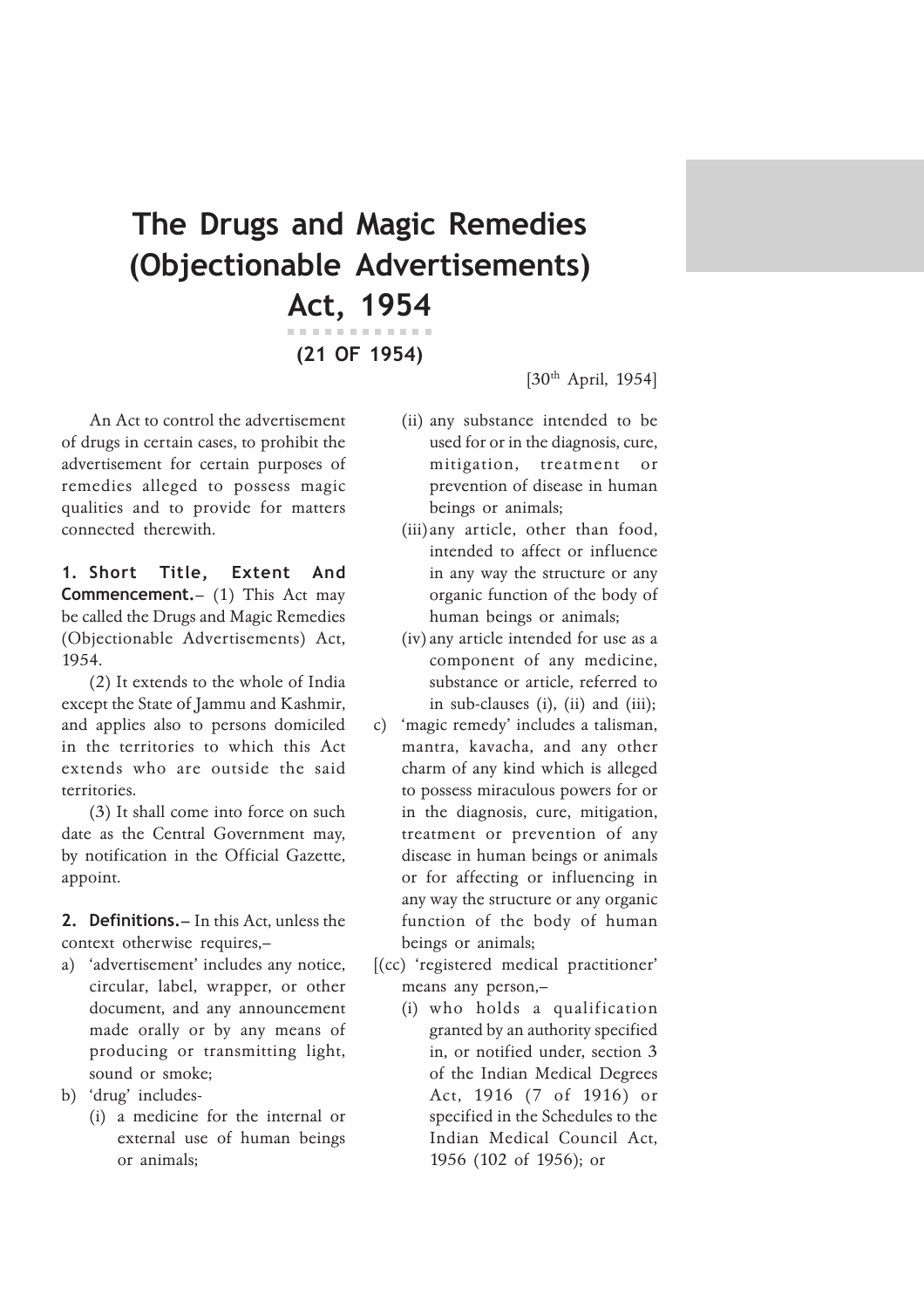- (ii) who is entitled to be registered as a medical practitioner under any law for the time being in force in any State to which this Act extends relating to the registration of medical practitioners;]
- d) 'taking any part in the publication of any advertisement' includes-
	- (i) the printing of the advertisement;
	- (ii) the publication of any advertisement outside the territories to which this Act extends by or at the instance of a person residing within the said territories.

3. Prohibition of Advertisement of Certain Drugs for Treatment of Certain Diseases and Disorders.– Subject to the provisions of this Act, no person shall take any part in the publication of any advertisement referring to any drug in terms which suggest or are calculated to lead to the use of that drug for –

- a) the procurement of miscarriage in women or prevention of conception in women; or
- b) the maintenance or improvement of the capacity of human beings for sexual pleasure; or
- c) the correction of menstrual disorder in women; or
- d) the diagnosis, cure, mitigation, treatment or prevention of any disease, disorder or condition specified in the Schedule, or any other disease, disorder or condition (by whatsoever name called) which may be specified in the rules made under this Act:

Provided that no such rule shall be made except,–

(i) in respect of any disease, disorder or condition which requires timely treatment in consultation with a registered medical practitioner or for which there are normally no accepted remedies, and

(ii) after consultation with the Drugs Technical Advisory Board constituted under the Drugs and Cosmetics Act, 1940 (23 of 1940) and, if the Central Government considers necessary, with such other persons having special knowledge or practical experience in respect of Ayurvedic or Unani systems of medicines as that Government deems fit.]

4. Prohibition of Misleading Advertisements Relating to Drugs.– Subject to the provisions of this Act, no person shall take any part in the publication of any advertisement relating to a drug if the advertisement contains any matter which-

- a) directly or indirectly gives a false impression regarding the true character of the drug; or
- b) makes a false claim for the drug; or
- c) is otherwise false or misleading in any material particular.

5. Prohibition of Advertisement of Magic Remedies for Treatment of Certain Diseases and Disorders.– No person carrying on or purporting to carry on the profession of administering magic remedies shall take any part in the publication of any advertisement referring to any magic remedy which directly or indirectly claims to be efficacious for any of the purposes specified in section 3.

6. Prohibition of Import into, and Export from, India of Certain Advertisements.– No person shall import into, or export from, the territories to which this Act extends any document containing an advertisement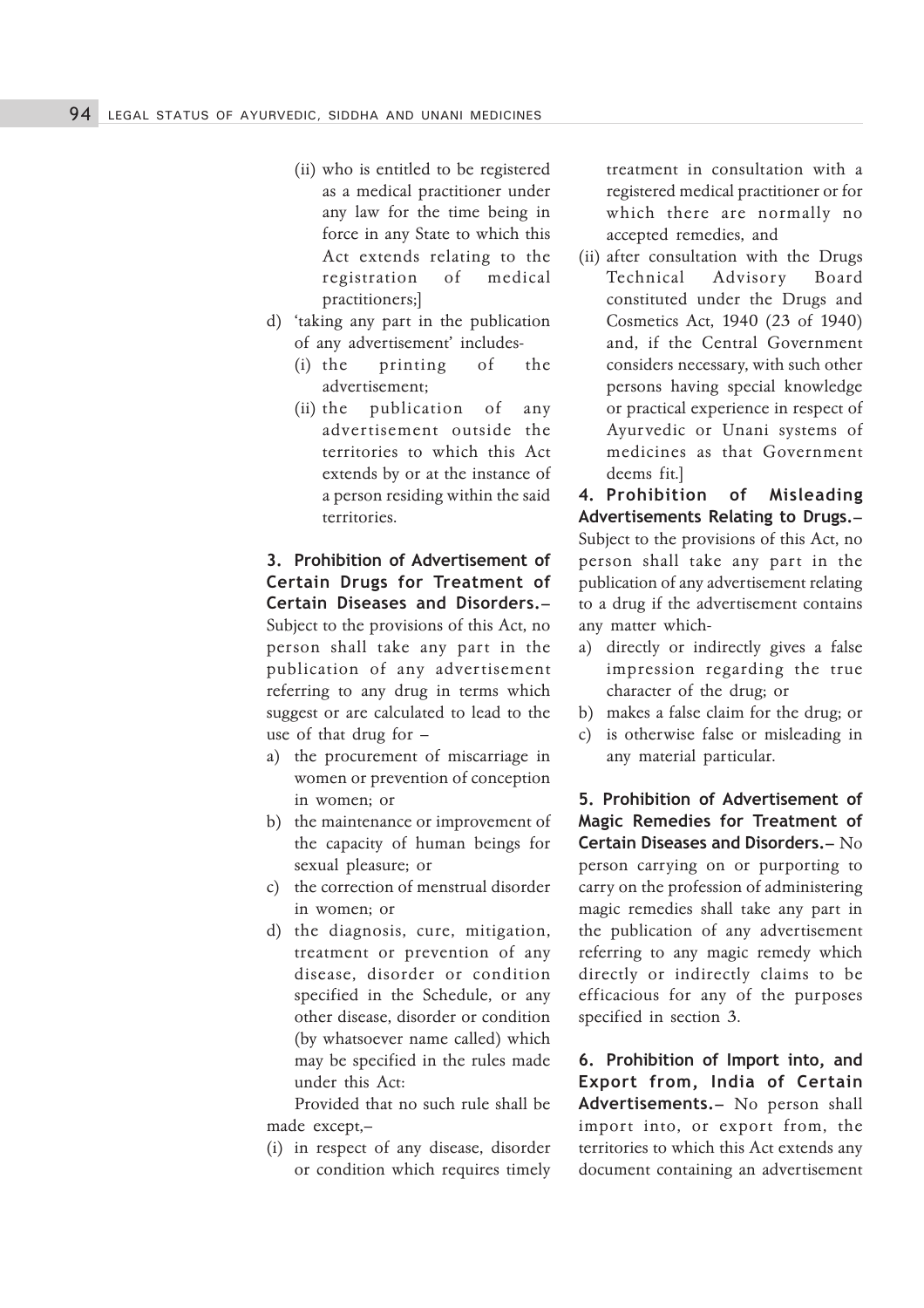of the nature referred to in section 3, or section 4, or section 5, and any documents containing any such advertisement shall be deemed to be goods of which the import or export has been prohibited under section 19 of the Sea Customs Act, 1878 (8 of 1878) and all the provisions of that Act shall have effect accordingly, except that section 183 thereof shall have effect as if for the word 'shall' therein the word 'may' were substituted.

7. Penalty.– Whoever contravenes any of the provisions of this Act [or the rules made there under] shall, on conviction, be punishable –

- a) in the case of a first conviction, with imprisonment which may extend to six months, or with fine, or with both;
- b) in the case of a subsequent conviction, with imprisonment which may extend to one year, or with fine, or with both.

8. Powers of Entry, Search, etc.– (1) Subject to the provisions of any rules made in this behalf, any Gazetted Officer authorised by the State Government may, within the local limits of the area for which he is so authorized,–

- a) enter and search at all reasonable times, with such assistants, if any, as he considers necessary, any place in which he has reason to believe that an offence under this Act has been or is being committed;
- b) seize any advertisement which he has reason to believe contravenes any of the provisions of this Act:

Provided that the power of seizure under this clause may be exercised in respect of any document, article or thing which contains any such advertisement, including the contents, if any, of such document, article or thing, if the advertisement cannot be separated by reason of its being embossed or otherwise, from such document, article or thing without affecting the integrity, utility or saleable value thereof;

c) examine any record, register, document or any other material object found in any place mentioned in clause (a) and seize the same if he has reason to believe that it may furnish evidence of the commission of an offence punishable under this Act.

(2) The provisions of the Code of Criminal Procedure, 1898 (5 of 1898) shall, so far as may be, apply to any search or seizure under this Act as they apply to any search or seizure made under the authority of a warrant issued under section 98 of the said Code.

(3) Where any person seizes anything under clause (b) or clause (c) of sub-section (1), he shall, as soon as may be, inform a Magistrate and take his orders as to the custody thereof.]

9. Offences By Companies. – (1) If the person contravening any of the provisions of this Act is a company, every person who, at the time the offence was committed, was in charge of, and was responsible to, the company for the conduct of the business of the company as well as the company shall be deemed to be guilty of the contravention and shall be liable to be proceeded against and punished accordingly:

Provided that nothing contained in this sub-section shall render any such person liable to any punishment provided in this Act if he proves that the offence was committed without his knowledge or that he exercised all due diligence to prevent the commission of such offence.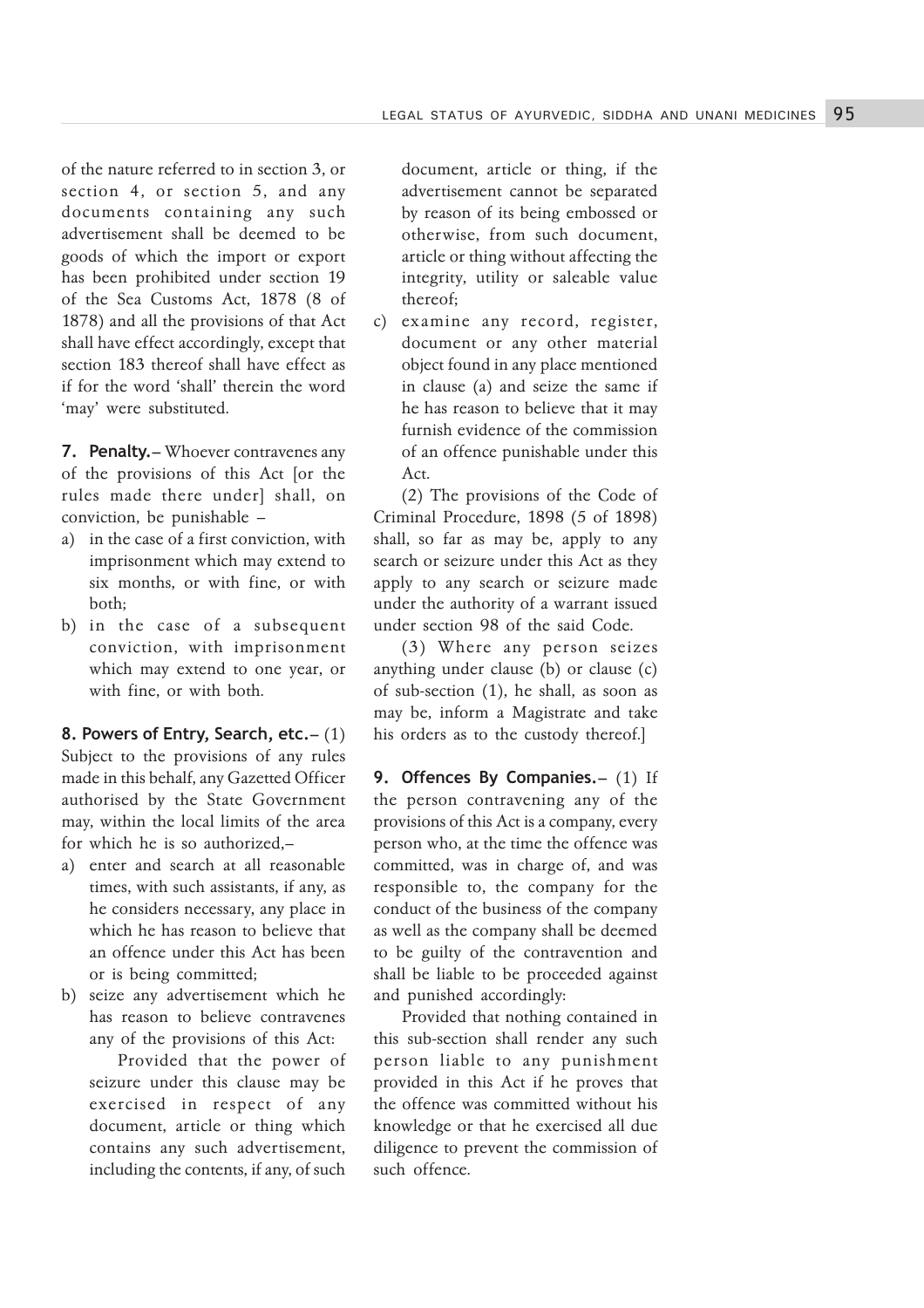(2) Notwithstanding anything contained in sub-section (1) where an offence under this Act has been committed by a company and it is proved that the offence was committed with the consent or connivance of, or is attributable to any neglect on the part of, any director or manager, secretary or the officer of the company, such director, manager, secretary or other officer of the company shall also be deemed to be guilty of that offence and shall be liable to be proceeded against and punished accordingly.

Explanation.– For the purposes of this section,–

- a) 'company' means any body corporate and includes a firm or other association of individuals, and
- b) 'director' in relation to a firm means a partner in the firm.

[9a. Offences to be Cognizable.– Notwithstanding anything contained in the Code of Criminal Procedure, 1898 (5 of 1898), an offence punishable under this Act shall be cognizable.]

10.Jurisdiction To Try Offences.– No court inferior to that of a Presidency Magistrate or a Magistrate of the first class shall try any offence punishable under this Act.

[10A. Forfeiture. – Where a person has been convicted by any court for contravening any provision of this Act or any rule made thereunder, the court may direct that any document (including all copies thereof), article or thing, in respect of which the contravention is made, including the contents thereof where such contents are seized under clause (b) of sub-section (1) of section 8, shall be forfeited to the Government.]

11. Officers to be Deemed to be Public Servants. – Every person authorized under section 8 shall be deemed to be a public servant within the meaning of section 21 of the Indian Penal Code (45 of 1860).

12. Indemnity.- No suit, prosecution or other legal proceeding shall lie against any person for anything which is in good faith done or intended to be done under this Act.

13. Other Laws Not Affected.– The provisions of this Act are in addition to, and not in derogation of the provisions of any other law for the time being in force.

14. Saving.– Nothing in this Act shall apply to –

- a) any signboard or notice displayed by a registered medical practitioner on his premises indicating that treatment for any disease, disorder or condition specified in section 3, the Schedule or the rules made under this Act is undertaken in those premises; or
- b) any treatise or book dealing with any of the matters specified in section 3 from a bona fide scientific or social standpoint; or
- c) any advertisement relating to any drug sent confidentially in the manner prescribed under section 16 only to a registered medical practitioner; or
- d) any advertisement relating to a drug printed or published by the Government; or
- e) any advertisement relating to a drug printed or published by any person with the previous sanction of the Government granted prior to the commencement of the Drugs and Magic Remedies (Objectionable Advertisements) Amendment Act, 1963 (42 of 1963):

Provided that the Government may, for reasons to be recorded in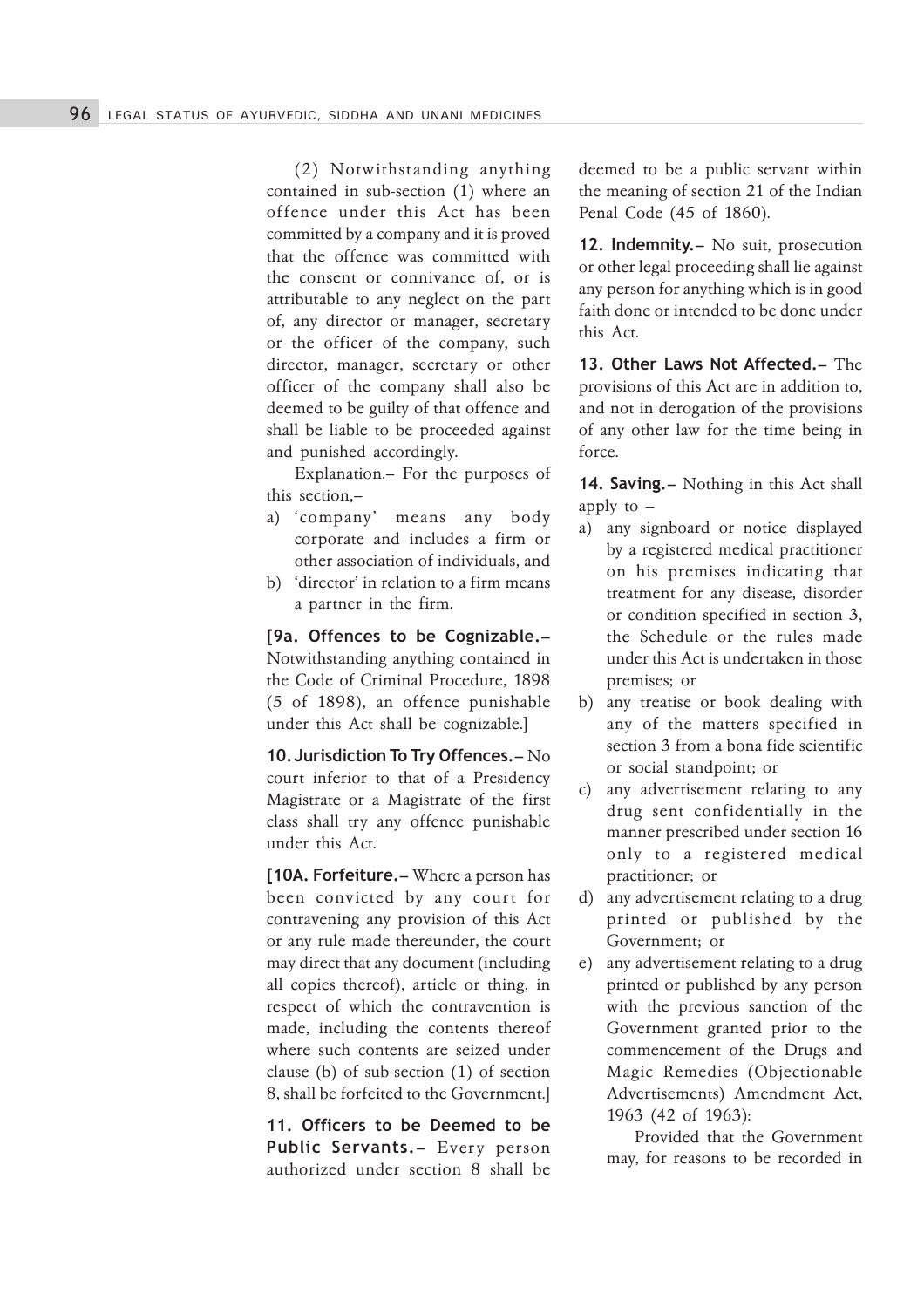writing, withdraw the sanction after giving the person an opportunity of showing cause against such withdrawal.]

15.Power to Exempt from Application of Act. – If in the opinion of the Central Government public interest requires that the advertisement of any specified drug or class of drugs [or any specified class of advertisements relating to drugs] should be permitted, it may, by notification in the Official Gazette, direct that the provisions of sections 3, 4, 5 and 6 or any one of such provisions shall not apply or shall apply subject to such conditions as may be specified in the notification to or in relation to the advertisement of any such drug or class of drugs [or any such class of advertisements relating to drugs].

16. Power to Make Rules.– (1) The Central Government may, by notification in the Official Gazette, make rules for carrying out the purposes of this Act.

(2) In particular and without prejudice to the generality of the foregoing power, such rules may-

- a) specify any [disease, disorder or condition] to which the provisions of section 3 shall apply;
- b) prescribe the manner in which advertisements of articles or things referred to in clause (c) of section 14 may be sent confidentially.

[(3) Every rule made under this Act shall be laid, as soon as may be after it is made, before each of House of Parliament while it is in session for a total period of thirty days which be comprised in one session or in two or more successive sessions and if before the expiry of the session in which it is so laid or the successive sessions aforesaid, both Houses agree in making any modification in the rule or both Houses agree that the rule should not be made, the rule shall thereafter have effect only in such modified form or be of no effect, as the case may be; so however, that any such modification or annulment shall be without prejudice to the validity of anything previously done under that rule.]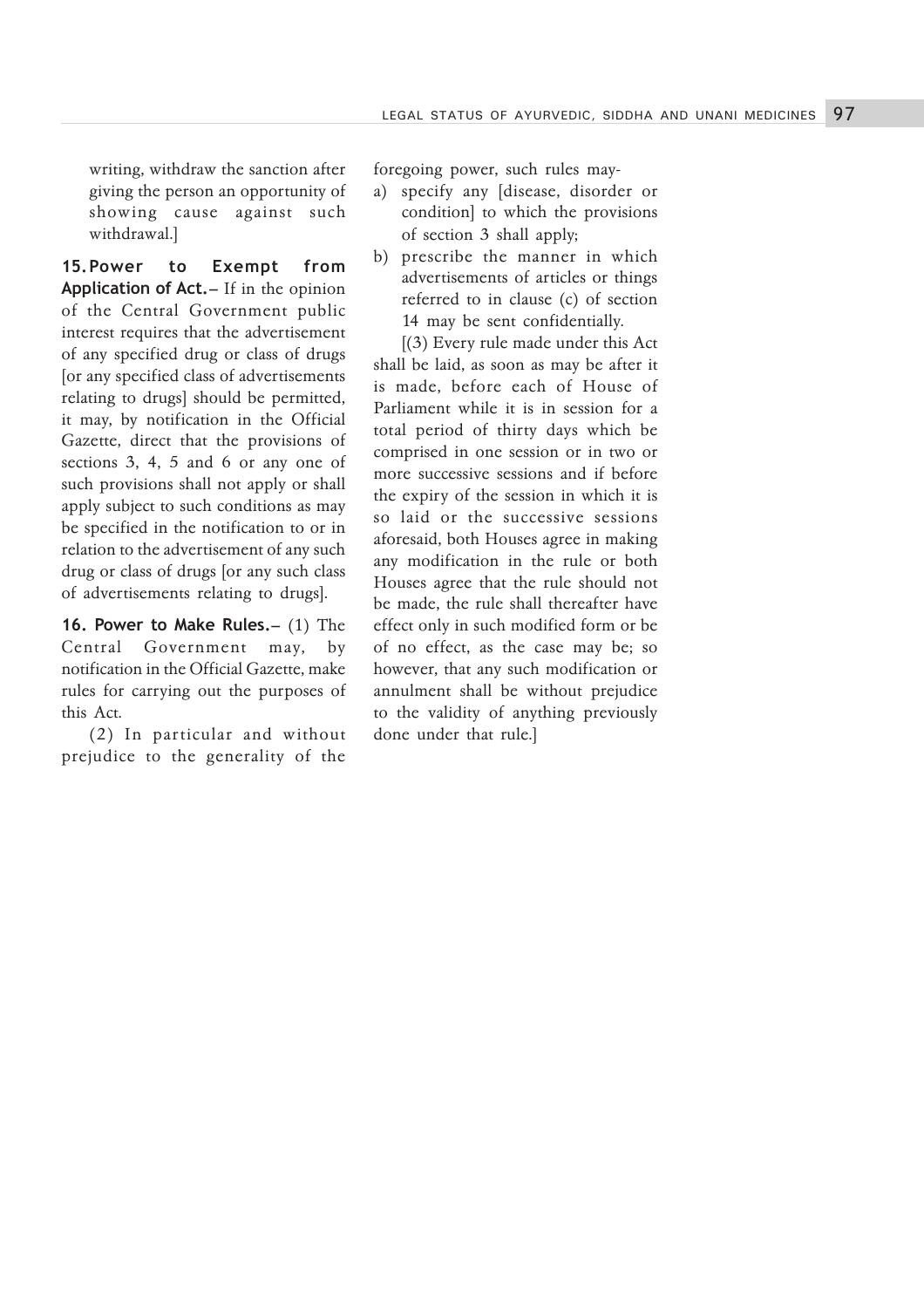## **SCHEDULE**

## Diseases and Ailments (by whatever Name described) which a Drug may not Purport to Prevent or Cure or Make Claims to Prevent or Cure

| 1. | Appendicitis                                           | 28. Hydrocele    |
|----|--------------------------------------------------------|------------------|
| 2. | Arteriosclerosis                                       | 29. Hysteria     |
| 3. | Blindness                                              | 30. Infantile p  |
| 4. | Blood poisoning                                        | 31. Insanity     |
| 5. | Bright's disease                                       | 32. Leprosy      |
| 6. | Cancer                                                 | 33. Leucodern    |
| 7. | Cataract                                               | 34. Lockjaw      |
| 8. | Deafness                                               | 35. Locomotor    |
| 9. | Diabetes                                               | 36. Lupus        |
|    | 10. Diseases and Disorders of brain                    | 37. Nervous d    |
|    | 11. Diseases and Disorders of the                      | 38. Obesity      |
|    | optical system                                         | 39. Paralysis    |
|    | 12. Diseases and Disorders of the uterus               | 40. Plague       |
|    | 13. Disorders of menstrual flow                        | 41. Pleurisy     |
|    | 14. Disorders of the nervous system                    | 42. Pneumonia    |
|    | 15. Disorders of the prostatic gland                   | 43. Rheumatis    |
|    | 16. Dropsy                                             | 44. Ruptures     |
|    | 17. Epilepsy                                           | 45. Sexual imp   |
|    | 18. Female diseases (in general)                       | 46. Smallpox     |
|    | 19. Fevers (in general)                                | 47. Stature of   |
|    | 20. Fits                                               | 48. Sterility in |
|    | 21. Form and structure of the female bust 49. Trachoma |                  |
|    | 22. Gall stones, kidney stones and                     | 50. Tuberculos   |
|    | bladder stones                                         | 51. Tumours      |
|    | 23. Gangrene                                           | 52. Typhoid fe   |
|    | 24. Glaucoma                                           | 53. Ulcers of t  |
|    | 25. Goitre                                             | 54. Venereal d   |
|    | 26. Heart diseases                                     | syphilis, oc     |

- 
- 
- antile paralysis
- 
- 
- 1coderma
- 
- omotor ataxia
- 
- rvous debility
- 
- 
- 
- 
- eumonia
- eumatism
- 
- ual impotence
- 
- ture of persons
- rility in women
- - erculosis
	-
	- hoid fever
	- ers of the gastro-intestinal tract
- nereal diseases, including syphilis, gonorrhoea, soft 27. High/Low Blood Pressure chancre, venereal granuloma and lympho granuloma.]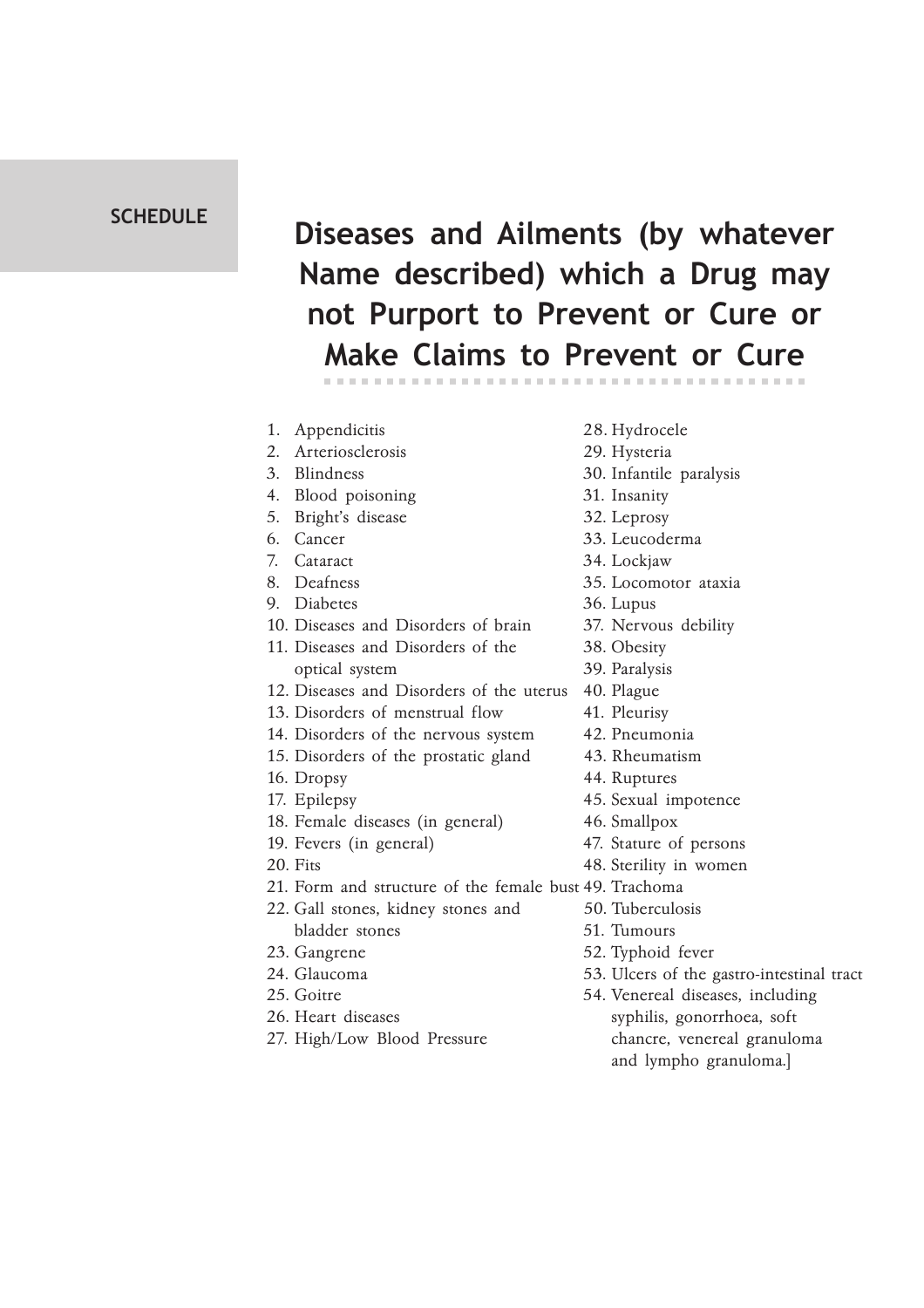## The Drugs and Magic Remedies (Objectionable Advertisements) Rules, 1955

In exercise of the powers conferred by section 16 of the Drugs and Magic Remedies (Objectionable Advertisements) Act, 1954 (21 of 1954), the Central Government hereby makes the following rules, namely:-

1. Short Title and **Commencement.**  $- (1)$  These rules may be called the Drugs and Magic Remedies (Objectionable Advertisements) Rules, 1955.

(2) They shall come into force on such date as the Central Government may, by notification in the Official Gazette, appoint.

2. Definitions.- In these rules, unless the context otherwise requires,–

- (1) the "Act" means the Drugs and Magic Remedies Objectionable Advertisements) Act, 1954 (21 of 1954); and
- (2) "section" means a section of the Act.

[3] Scrutiny of Misleading Advertisements Relating to Drugs.– [Any person authorized by the State Government in this behalf may, if satisfied, that an advertisement relating to a drug contravenes the provisions of section 4], by order, require the manufacturer, packer, distributor or seller of the drug to furnish, within such time as may be specified in the order or such further time as may be allowed in this behalf by the person so authorized information regarding the composition of the drug or the ingredients thereof or any other information in regard to that drug as he deems necessary for holding the scrutiny of the advertisement and where any such order is made, it shall be the duty of the manufacturer, packer, distributor or seller of the drug to which the advertisement relates to comply with the order. Any failure to comply with such order shall, for the purposes of section 7, be deemed to be a contravention of the provisions of section 4:

Provided that no publisher or advertising agency of any medium for the dissemination of any advertisement relating to a drug shall be deemed to have made any contravention merely by reason of the dissemination by him or if any such advertisement, unless such publisher or advertising agency has failed to comply with any discretion made by the authorized person in this behalf calling upon him or it to furnish the name and address of the manufacturer, packer, distributor, seller or advertising agency, as the case may be, who or which caused such advertisement to be disseminated.

[4] Procedure to be followed in prohibiting Import into, and Export from India of Certain Advertisements. - (1) If the Customs Collector has reasons to believe that any consignment contains documents of the